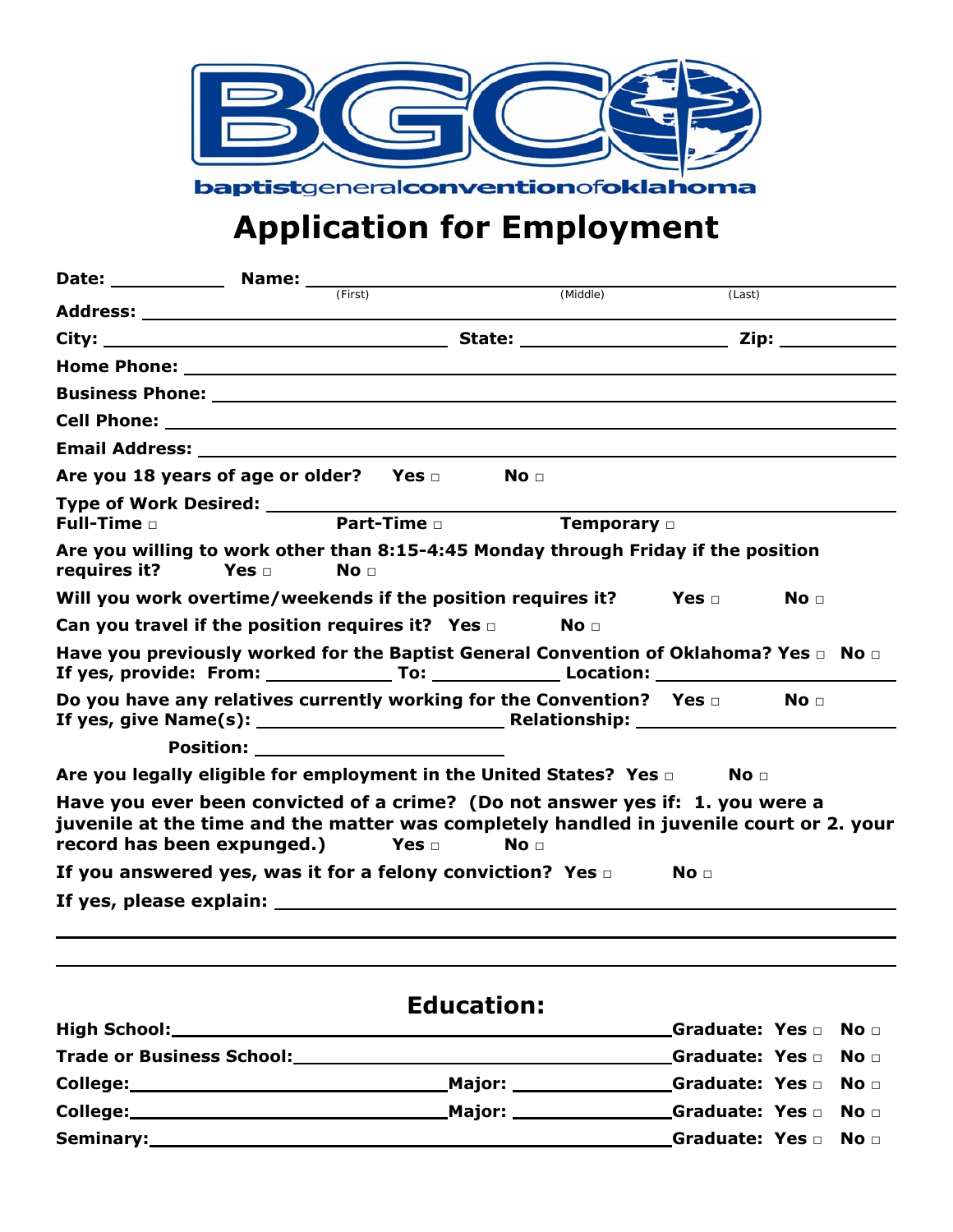#### **Employment:**

(Please give accurate, complete full-time and part-time employment record. Start with present or most recent employer.)

| Employment Date:____________to______________Starting Pay:________________________      |  |  |  |  |
|----------------------------------------------------------------------------------------|--|--|--|--|
| Supervisor's Name:<br>Supervisor's Name:                                               |  |  |  |  |
|                                                                                        |  |  |  |  |
|                                                                                        |  |  |  |  |
|                                                                                        |  |  |  |  |
|                                                                                        |  |  |  |  |
| Employment Date:____________to___________Starting Pay:____________Ending Pay:_______   |  |  |  |  |
|                                                                                        |  |  |  |  |
|                                                                                        |  |  |  |  |
|                                                                                        |  |  |  |  |
|                                                                                        |  |  |  |  |
|                                                                                        |  |  |  |  |
|                                                                                        |  |  |  |  |
|                                                                                        |  |  |  |  |
| Employment Date:___________to____________Starting Pay:_____________Ending Pay:_______  |  |  |  |  |
|                                                                                        |  |  |  |  |
|                                                                                        |  |  |  |  |
|                                                                                        |  |  |  |  |
|                                                                                        |  |  |  |  |
| Address:_________________________________City:________State:______Zip:__________       |  |  |  |  |
| Employment Date:____________to____________Starting Pay:_____________Ending Pay:_______ |  |  |  |  |
|                                                                                        |  |  |  |  |
|                                                                                        |  |  |  |  |

## **References:**

(Other than family or former employers)

| Telephone: ________________________Occupation: _______________________Years Known: ________________ |  |  |
|-----------------------------------------------------------------------------------------------------|--|--|
|                                                                                                     |  |  |
| Telephone: ________________________ Occupation: _________________________________                   |  |  |
|                                                                                                     |  |  |
| Telephone: _______________________Occupation: ________________________Years Known: ___________      |  |  |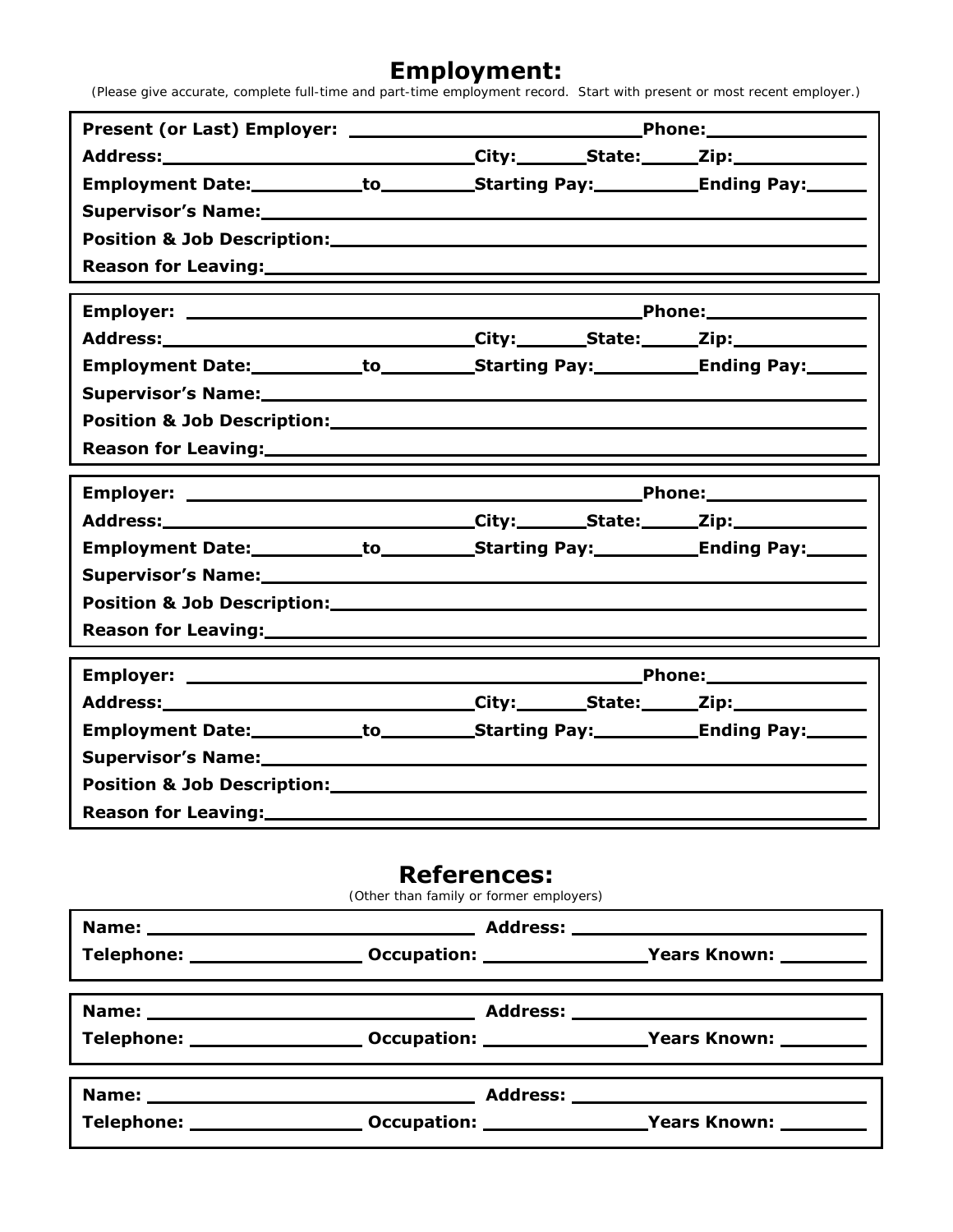## **Additional Experience:**

(Please complete all that apply.)

#### **What professional job related licenses or certificates do you hold?**

| <b>Computer Software Experience:</b><br><b>MS Office</b> D<br>MS Word D                                                                                                                                                                                             |  |                   |                                  | <b>MS Excel</b> D                                                         |                   |                 |
|---------------------------------------------------------------------------------------------------------------------------------------------------------------------------------------------------------------------------------------------------------------------|--|-------------------|----------------------------------|---------------------------------------------------------------------------|-------------------|-----------------|
| <b>MS Publisher</b> $\Box$                                                                                                                                                                                                                                          |  | <b>PowerPoint</b> |                                  |                                                                           | MS Windows $\Box$ |                 |
| MS Outlook $\square$ (including email, calendar, contacts, etc.)                                                                                                                                                                                                    |  |                   |                                  |                                                                           | <b>MS Access</b>  |                 |
|                                                                                                                                                                                                                                                                     |  |                   |                                  |                                                                           |                   |                 |
| <b>Clerical Skills:</b><br>Keyboarding speed _____ wpm<br>Dictation: Yes $\Box$ No $\Box$ wpm Ten Key: by touch $\Box$ by sight $\Box$                                                                                                                              |  |                   |                                  |                                                                           |                   |                 |
|                                                                                                                                                                                                                                                                     |  |                   |                                  |                                                                           |                   |                 |
| Other special skills or qualifications not listed elsewhere in this application: __________________                                                                                                                                                                 |  |                   |                                  |                                                                           |                   |                 |
|                                                                                                                                                                                                                                                                     |  |                   |                                  | <b>Voluntary Personal Information:</b>                                    |                   |                 |
| (This next section is general information for the Baptist General Convention of Oklahoma. Your responses to these questions are                                                                                                                                     |  |                   |                                  | voluntary and the information contained herein will remain confidential.) |                   |                 |
| <b>Marital Status:</b>                                                                                                                                                                                                                                              |  |                   |                                  | Single Engaged Married Separated                                          | Divorced          | Widowed         |
| Are you a born-again Christian? Yes D No D                                                                                                                                                                                                                          |  |                   |                                  |                                                                           |                   |                 |
| Are you a member of a Southern Baptist Church? If yes, name of church: __________                                                                                                                                                                                   |  |                   |                                  |                                                                           |                   |                 |
| Are you currently having a consistent quiet time and devotional life? Yes $\square$                                                                                                                                                                                 |  |                   |                                  |                                                                           |                   | No <sub>1</sub> |
| Do you regularly attend your church services? Yes a No a                                                                                                                                                                                                            |  |                   |                                  |                                                                           |                   |                 |
| Do you believe that the Bible is inerrant and authoritative in all matters? Yes $\Box$                                                                                                                                                                              |  |                   |                                  |                                                                           |                   | No <sub>1</sub> |
| Do you share the Gospel with others and ask them to receive Christ? Yes $\square$                                                                                                                                                                                   |  |                   |                                  |                                                                           |                   | No <sub>1</sub> |
| Do you have any trouble working under authority, assuming that authority does not violate                                                                                                                                                                           |  |                   |                                  |                                                                           |                   |                 |
| Do you use tobacco products? Yes D<br>Do you drink alcoholic beverages? Yes $\square$<br>Do you currently, or have you in the past, used any illegal drug? Yes $\Box$ No $\Box$<br>If yes to any of the last three questions, please explain: _____________________ |  |                   | No <sub>1</sub><br>$\mathbf{No}$ |                                                                           |                   |                 |
|                                                                                                                                                                                                                                                                     |  |                   |                                  |                                                                           |                   |                 |
| Please share briefly how you came to know Christ as your personal Savior.                                                                                                                                                                                           |  |                   |                                  |                                                                           |                   |                 |
|                                                                                                                                                                                                                                                                     |  |                   |                                  |                                                                           |                   |                 |
|                                                                                                                                                                                                                                                                     |  |                   |                                  |                                                                           |                   |                 |
|                                                                                                                                                                                                                                                                     |  |                   |                                  |                                                                           |                   |                 |
|                                                                                                                                                                                                                                                                     |  |                   |                                  |                                                                           |                   |                 |
|                                                                                                                                                                                                                                                                     |  |                   |                                  |                                                                           |                   |                 |